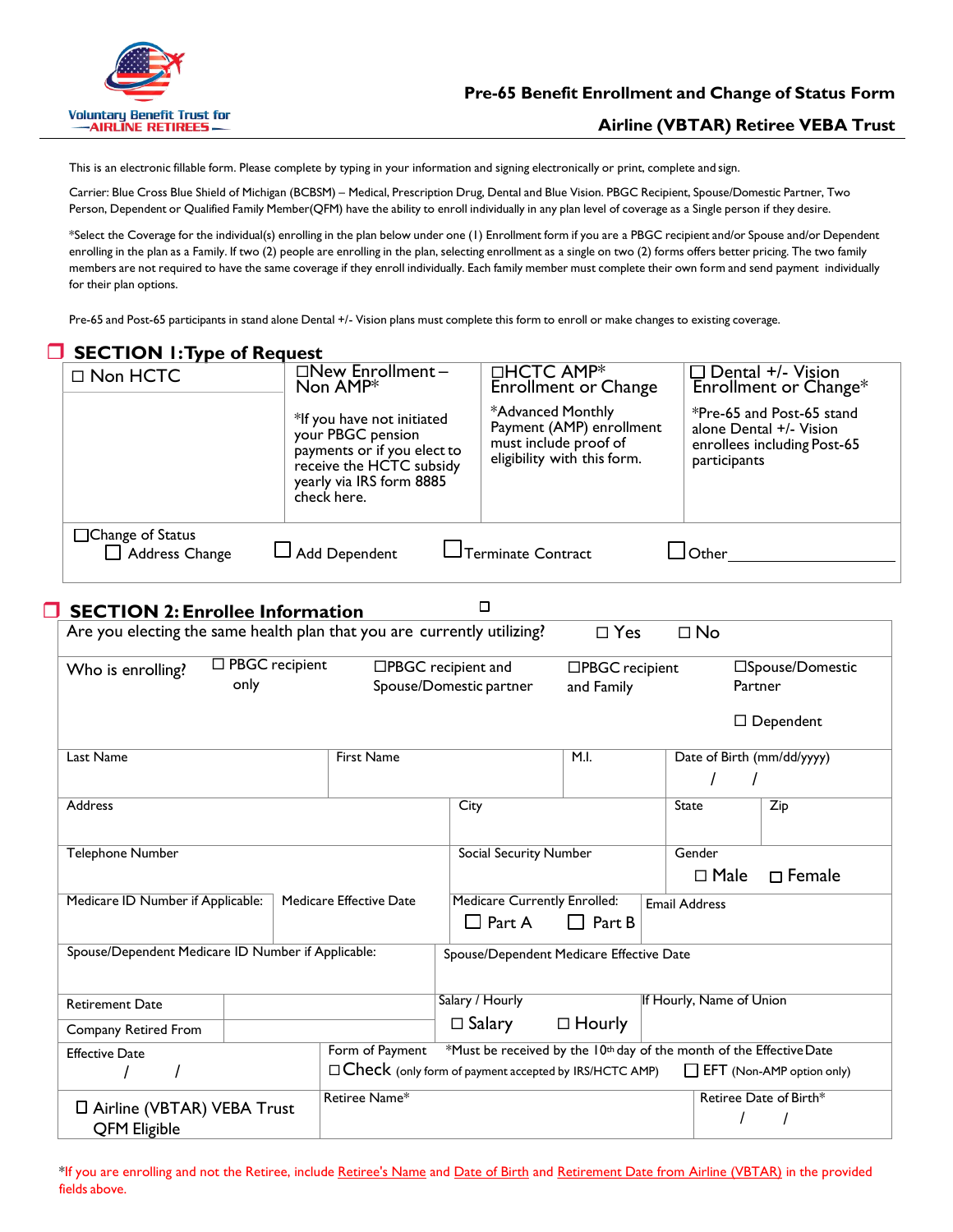

# **SECTION 3: Participating Dependent(s)**

| Name<br>(First, MI, Last) | <b>DOB</b><br>(mm/dd/yyyy) | SSN | Gender                  | Relationship<br>Code <sup>1</sup>                                                         |
|---------------------------|----------------------------|-----|-------------------------|-------------------------------------------------------------------------------------------|
|                           |                            |     | $\square$ M<br>$\Box F$ | $\Box$ s<br>$\square$<br><br>$\subset$<br>$\square$ ss<br>$\Box$ D<br>$\square$<br><br>DP |
|                           |                            |     | $\Box$ M<br>$\Box F$    | $\Box$ s<br>$\Box$ C<br>$\square$ SS<br>$\square$<br><br>D<br>$\square$<br><br>DP         |
|                           |                            |     | □ M<br>$\Box F$         | $\overline{\Box}$ s<br>$\Box$ C<br>$\square$ ss<br>$\square$ D<br>$\square$<br><br>DP     |
|                           |                            |     | $\Box$ M<br>$\Box F$    | $\Box$ s<br>$\Box$ C<br>$\Box$ SS<br>$\square$ D<br>$\square$ DP                          |

1 Relationship Codes – **S** (Spouse); **SS** (Surviving Spouse); **DP** (Domestic Partner); **C** (Child by Birth or Adoption); **D** (Disabled Child)

## **SECTION 4: Medical Coverage Selection**

**Select your coverage by choosing one box in this section. For HCTC-eligible AMP qualifying members, only Medical/Dental/Vision benefits must be selected.**

#### **MEDICAL COVERAGE**

**Pre-65 & Pre-65 Medicare Disabled ONLY. For Post-65 Medical, please contact Benistar 1-800-236-4782 or complete the Post-65 Enrollment Form.**

| <b>GOLD</b>                                                      |                         |                         |                     |                           |
|------------------------------------------------------------------|-------------------------|-------------------------|---------------------|---------------------------|
| Medical / Dental / Vision                                        |                         |                         |                     | <b>Terminate Coverage</b> |
|                                                                  |                         |                         |                     |                           |
| SILVER – Only medical plan available to pre-65 Medicare Disabled |                         |                         |                     |                           |
| <b>Medical / Dental / Vision</b>                                 | <b>Medical / Dental</b> | <b>Medical / Vision</b> | <b>Medical Only</b> | <b>Terminate Coverage</b> |
|                                                                  |                         |                         |                     |                           |
|                                                                  |                         |                         |                     |                           |
| <b>BRONZE</b>                                                    |                         |                         |                     |                           |
| Medical / Dental / Vision                                        | <b>Medical / Dental</b> | <b>Medical / Vision</b> | <b>Medical Only</b> | <b>Terminate Coverage</b> |
|                                                                  |                         |                         |                     |                           |
|                                                                  |                         |                         |                     |                           |
| <b>COPPER</b>                                                    |                         |                         |                     |                           |
| <b>Medical / Dental / Vision</b>                                 | <b>Medical / Dental</b> | <b>Medical / Vision</b> | <b>Medical Only</b> | <b>Terminate Coverage</b> |
|                                                                  |                         |                         |                     |                           |
|                                                                  |                         |                         |                     |                           |

### **STAND-ALONE COVERAGE**

| <b>High Dental / Vision</b> | <b>High Dental Only</b> | <b>Vision Only</b> |
|-----------------------------|-------------------------|--------------------|
|                             |                         |                    |
| <b>Low Dental / Vision</b>  | <b>Low Dental Only</b>  | <b>Vision Only</b> |
|                             |                         |                    |

## **SECTION 5: Signature**

| <b>Retiree Signature:</b><br>(If Enrolling)                 | Date: |
|-------------------------------------------------------------|-------|
| <b>Spouse/Domestic Partner Signature:</b><br>(If Enrolling) | Date: |

Attention HCTC AMP participants - This enrollment form in conjunction with form 13441-A must be completed in their entirety and proof of eligibility (i.e.- 1099-R) included in order to be enrolled in the HCTC program. Any missing information will delay your enrollment in being processed. All enrollment forms, including the 13441-A form if needed, will be faxed, emailed or mailed to Benistar. Use the contact information in "Instructions for Completion and Submittal of ALL Forms" on Page 3 of this form.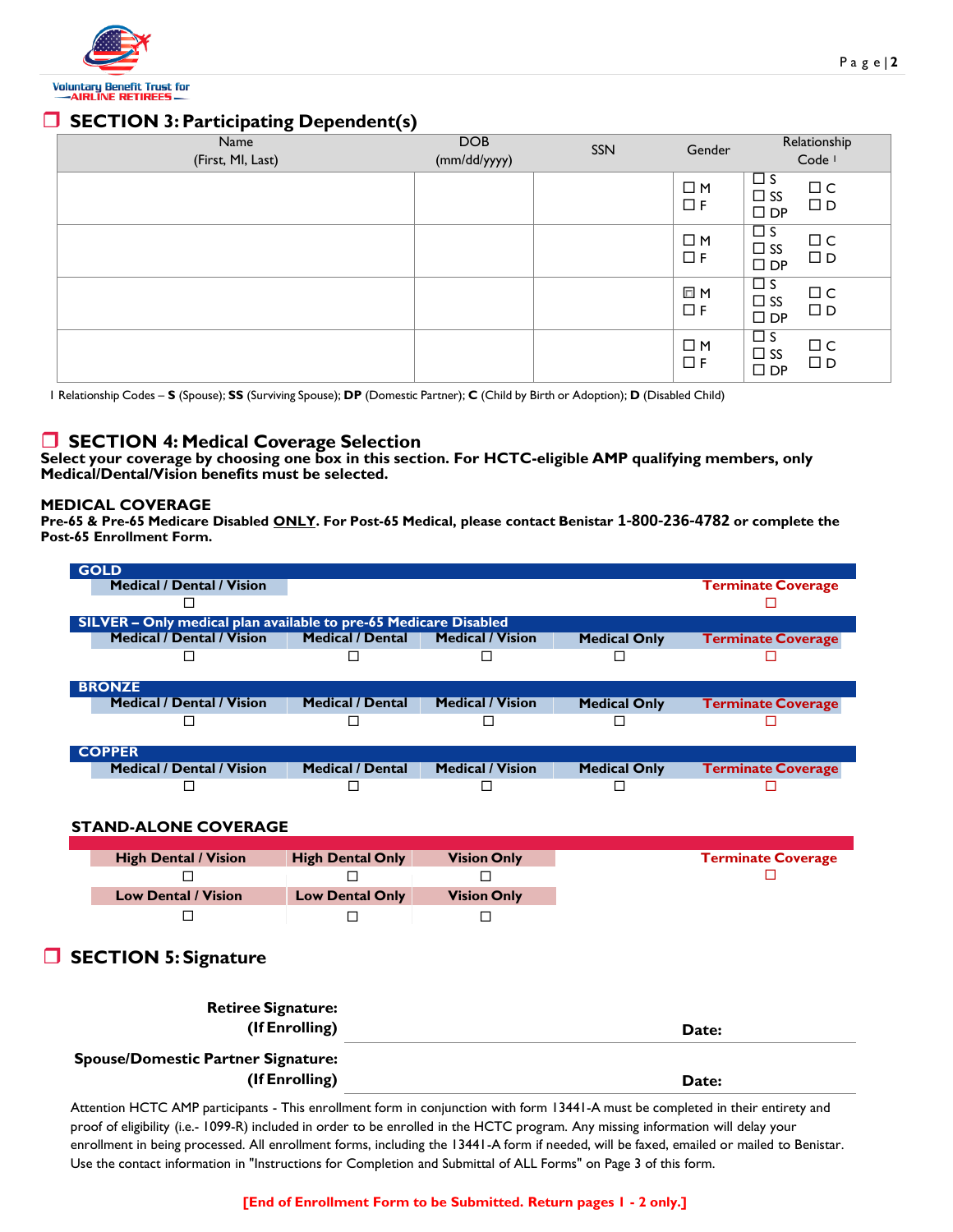# **SECTION 6: Plans and Rates – Non HCTC**

### **NON-HCTC AMP ELIGIBLE RETIREES UNDER AGE 65**

**BUNDLED PLANS DENTAL AND** 



**TOTAL** 

**MONTHLY** 

|  | (MEDICAL, PRESCRIPTION DRUG, DENTAL AND VISION) |                      | PREMIUM    |
|--|-------------------------------------------------|----------------------|------------|
|  |                                                 | Gold Single          | \$1,514.64 |
|  | <b>GOLD PLAN</b>                                | Gold Family          | \$4,496.57 |
|  |                                                 | Silver Single        | \$1,345.96 |
|  | <b>SILVER PLAN</b>                              | <b>Silver Family</b> | \$3,990.56 |
|  | <b>BRONZE PLAN</b>                              | <b>Bronze Single</b> | \$1,068.52 |
|  |                                                 | <b>Bronze Family</b> | \$3,158.22 |
|  |                                                 | Copper Single        | \$876.58   |
|  | <b>COPPER PLAN</b>                              | Copper Family        | \$2,582.42 |

#### **STANDALONE NO MEDICAL Dental & Vision Rates Under Age 65-**

| Dental Rates (Standalone or w/ another option)                                               | <b>Low Dental</b>                                           | <b>High Dental</b> |  |  |  |  |
|----------------------------------------------------------------------------------------------|-------------------------------------------------------------|--------------------|--|--|--|--|
| The rates below are priced for eligible plan participants enrolling in the Dental Plan Only. |                                                             |                    |  |  |  |  |
| Single                                                                                       | \$64.75                                                     | \$72.33            |  |  |  |  |
| Two-Person                                                                                   | \$125.25                                                    | \$140.44           |  |  |  |  |
| Family                                                                                       | \$216.00                                                    | \$242.58           |  |  |  |  |
|                                                                                              | An Administration Fee of \$4.25 has been added to the rate. |                    |  |  |  |  |
| 2022 Blue Cross Blue Shield Vision Rates (VSP)                                               |                                                             |                    |  |  |  |  |
| \$7.48<br>Single                                                                             |                                                             |                    |  |  |  |  |
| Two-Person                                                                                   | \$14.97                                                     |                    |  |  |  |  |
| Family                                                                                       | \$24.85                                                     |                    |  |  |  |  |
| MUST be purchased with a Dental Plan                                                         |                                                             |                    |  |  |  |  |

#### **STANDALONE NO MEDICAL Dental & Vision Rates Over Age 65-**

| Dental Rates (Standalone or with another option)                                             |                   |                    |  |  |  |  |
|----------------------------------------------------------------------------------------------|-------------------|--------------------|--|--|--|--|
| The rates below are priced for eligible plan participants enrolling in the Dental Plan Only. |                   |                    |  |  |  |  |
|                                                                                              | <b>Low Dental</b> | <b>High Dental</b> |  |  |  |  |
| Single                                                                                       | \$64.75           | \$68.83            |  |  |  |  |
| Two Person                                                                                   | \$125.25          | \$133.41           |  |  |  |  |
| A second at a set $\uparrow$ A OF lease lease a selected that the sector                     |                   |                    |  |  |  |  |

An admin fee of \$4.25 has been added to the rate.

| 2022 Blue Cross Blue Shield Vision Rates (VSP) |         |  |  |  |
|------------------------------------------------|---------|--|--|--|
| Single                                         | \$6.07  |  |  |  |
| Two-Person                                     | \$12.14 |  |  |  |
| MUST be purchased with a Dental Plan           |         |  |  |  |

Note: The Pre-65 spouse of a Medicare eligible retiree must fill out a separate Airline (VBTAR) VEBA Trust Enrollment form if the retiree is signing up for Dental +/- Vision. Post-65 dental enrollees must include their Medicare number in section 2 to receive the Post-65 price.